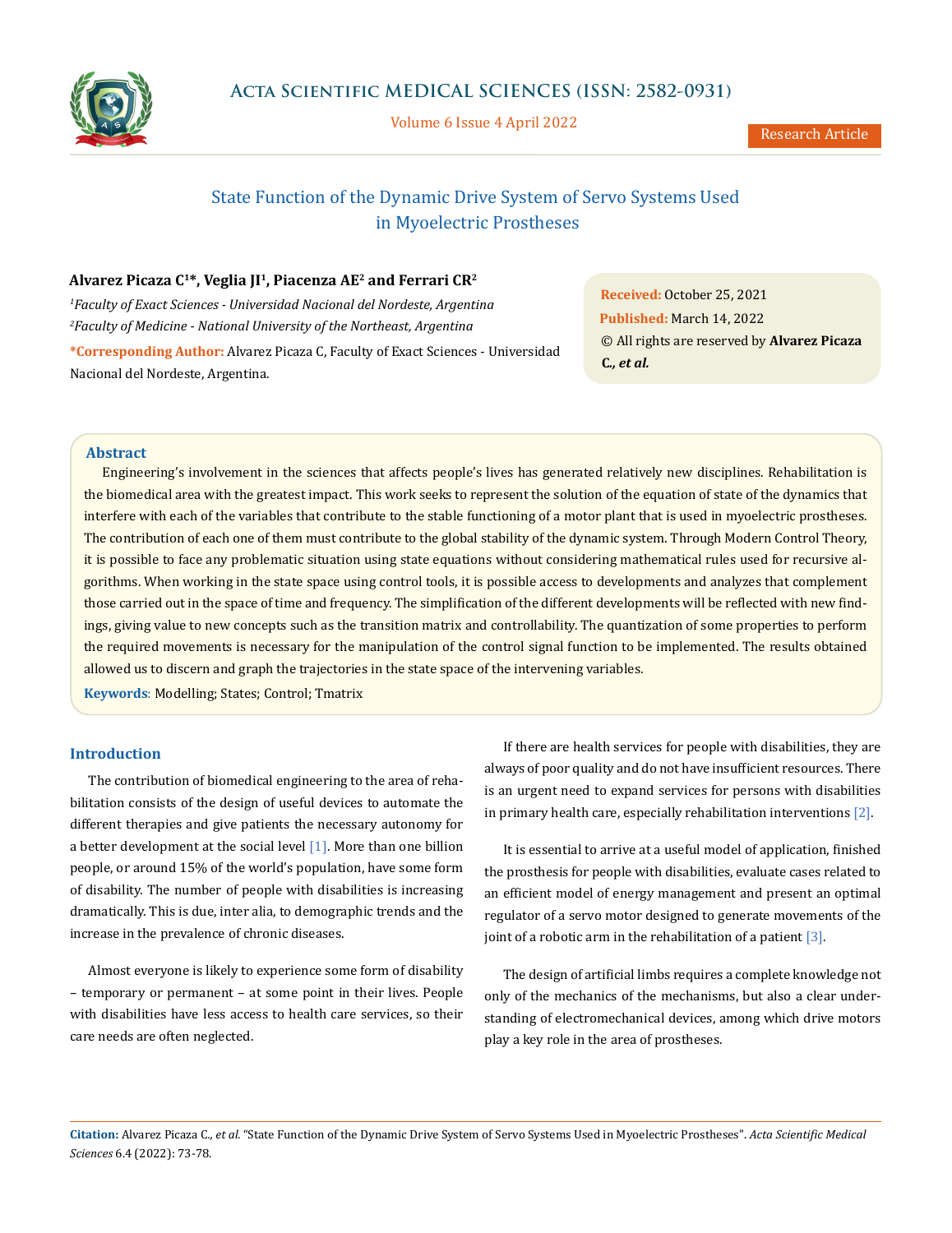The maximum speed, strength and stability of the artificial anatomical limb are not yet comparable with the real (human) one.

These limitations are due to physical constraints of current technology to achieve the properties exhibited by the natural limb. Combining speed and muscle strength with a technological actuator is not an easy task, mainly when choosing a drive motor with the right speed-to-torque ratio  $[4]$ . The instability of the drive motors adds to the complexity of the proper design of the prostheses.

The specific kinematics of a mechanical arm studies the analytical description of the robot's spatial displacement as a function of particular time, and the relationships between the position of the articulation variables and the orientation of the robot's arm.

Direct kinematics tries to determine the position coordinates from the knowledge of the articulation variables, that is, from the angles they form. Cartesian coordinates depend on articular coordinates.

$$
\begin{bmatrix} x \\ y \\ z \end{bmatrix} = \vec{f}(\theta_1, \theta_2, \theta_3)
$$

Reverse kinematics seeks to determine the angles that each joint must form to bring the arm to a known desired position (or coordinates).

$$
\begin{bmatrix} \theta_1 \\ \theta_2 \\ \theta_3 \end{bmatrix} = \vec{f}^{-1}(x, y, z)
$$

It is possible to try to choose some method that allows us to control the manipulator. This control tends to allow the end effecter to be located in a certain position, and with a given orientation, in such a way as to perform some task.

To reach any point X of the accessible space of the manipulator, it means to locate the kinematic pairs, which in this type of robot are all rotating, in a given angular position.

If you want to move to another point  $X_1$  of space, what you must do is calculate what will be the angle that all the joints should rotate. Since the solution of the problem is not unique, some kind of strategy must be used to make the movements, both in their sequence and in their value. It is unlikely that these movements will all be done together, but it is convenient that it takes place one at a time. The acceleration and speed of the movements must also be controlled, so as not to exceed certain maximum values.

In systems that require a lot of precision, direct current motors are used, which are of low power.

The objective of this work is to find the State Function of the servomotor that drives the motormotors of the manipulator arm.

## **Materials and Methods**

From here, we will work with the engine model that will be in charge of artificially performing the muscular actions of the elbow joint. The data for the servo motor simulation model were procured from a real motor (RE Maxon® 40-40 mm model) [5] frequently used to drive biomechanical prostheses [6].

This servomotor is incorporated in the elbow joint of the prosthesis and its function is only to give energy so that from the myographic signal received, the prosthesis is in charge of carrying out the extension, flexion and prono-supination movements.



**Figure 1:** Prosthesis servosystem model.

#### **Motor model**

The modern trend in bioengineering systems is toward greater complexity. Due to the need to meet increasingly demanding requirements in the behavior of control systems, the concept of the state arises.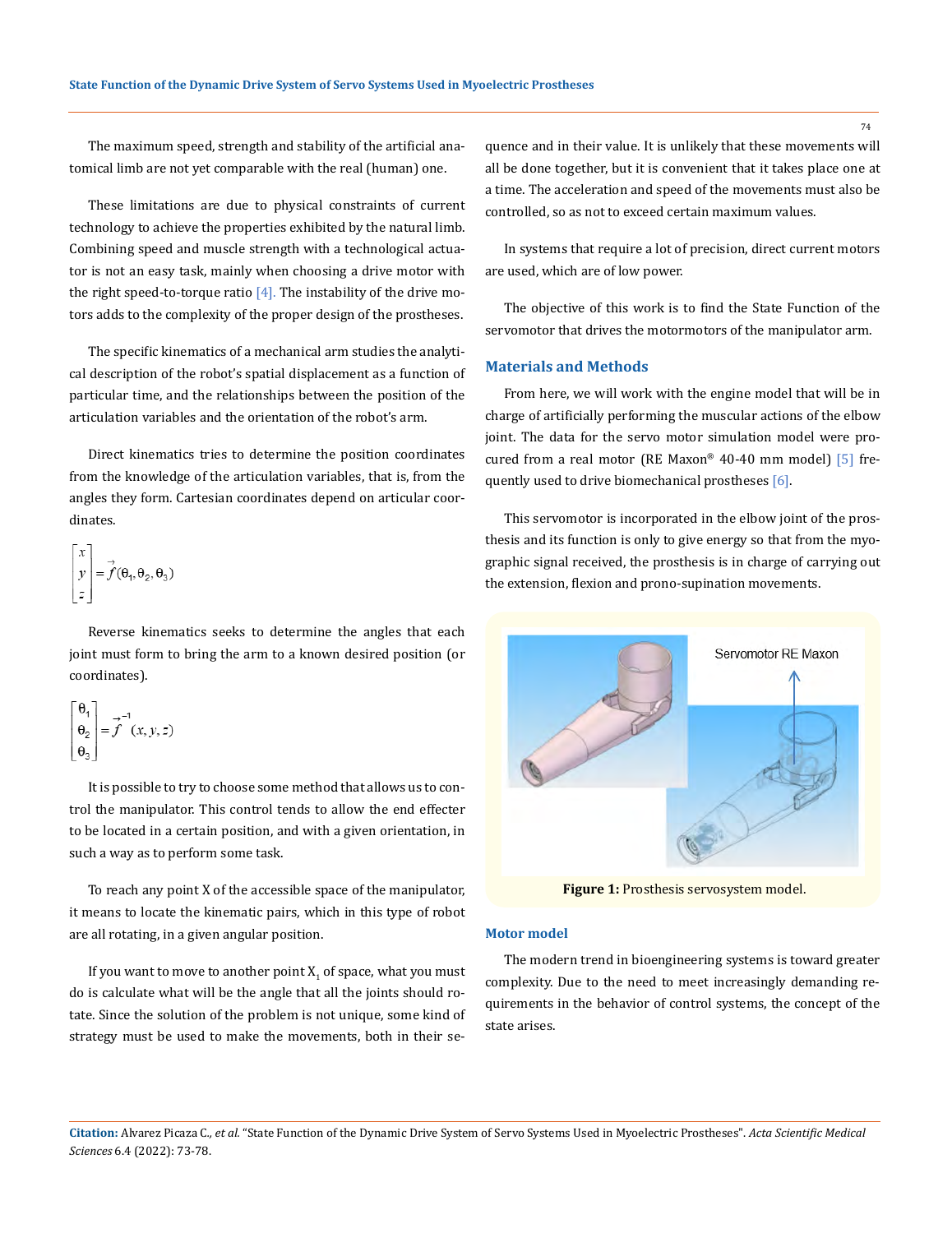The state of a dynamic system is the smallest set of variables (called state variables), since with the initial conditions of the phenomenon to be studied, they completely determine the behavior of the system.

Studies include other concepts such as state vector, state space and equations in state space [7].

This analysis will address the problem raised at the end of the Introduction making use of all these control tools.

As described by Alvarez Picaza., *et al*. [8], the following direct current motor is presented.



**Figure 2:** Electrical diagram of the servo motor.

The model to be considered drives a load through a rigid shaft. It is taken into account that the field current  $I_f$  or the field flow are constant, this machine can be controlled only by the voltage  $v_a(t)$ applied to the armature [9].

There is a relationship between the electric torque of torsion  $T_e$ (t) and the current in the armature  $i_a$ (t),asindicated in equation (1). This ratio is the torque constant  $\mathtt{K}_{t'}$ 

--------- (1)

The angular velocity of the shaft is directly proportional to the voltage at motor terminals  $\bm{{\mathsf{v}}}_{\text{b}}(\bm{{\mathsf{t}}})$ ,

$$
v_b(t) = K_b \frac{d\Theta(t)}{dt} \quad \dots \dots \dots \dots \dots \tag{2}
$$

Where  $K_{\text{b}}$  is the motor velocity constant. The total moment of inertia of the charge is  $J$  and  $\theta$  the angular displacement, b is the viscous friction coefficient and  $T_c$  is the torque produced by the charge.

In the armor circuit, it is verified that,

$$
v_a(t) = u(t) = R_a i_a(t) + L_a \frac{di_a(t)}{dt} + K_b \frac{d\Theta(t)}{dt}
$$
{} [3]

Here  $\mathsf{R}_{_\mathrm{a}}$  and  $\mathsf{L}_{_\mathrm{a}}$  represent the impedance of the armature winding.

From equation (1),

$$
K_t i_a(t) = J \frac{d^2 \Theta(t)}{dt^2} + b \frac{d \Theta(t)}{dt} \quad \text{---} \quad (4)
$$

We chose to work in the space of states, whose equations contain all the information of the internal dynamics of the system, allow to easily include the initial conditions and in general are of simple resolution. Figure 2 shows the servo motor model of in state space [10].



**Figure 3:** Model of the servo system in state space.

We choose as state variables of this system to,

$$
x_1 = \ddot{\Theta}(t) = \omega(t) \quad \text{......}(5)
$$
  

$$
x_2 = i_a(t)
$$

Being  $\mathbf{x}_{1}$  the angular velocity and  $\mathbf{x}_{2}$  the armature current.

Indicates that,

$$
\overrightarrow{x_1} = \overrightarrow{0} = \overrightarrow{0}
$$
 ......-(6)  

$$
\overrightarrow{x_2} = \frac{di_a}{dt}
$$

From equation (4)

$$
\stackrel{\square}{\infty} = -\frac{b}{J}\omega(t) + \frac{K_t}{J}i_a(t) \quad \text{............(7)}
$$

And from (3)

**Citation:** Alvarez Picaza C*., et al.* "State Function of the Dynamic Drive System of Servo Systems Used in Myoelectric Prostheses". *Acta Scientific Medical Sciences* 6.4 (2022): 73-78.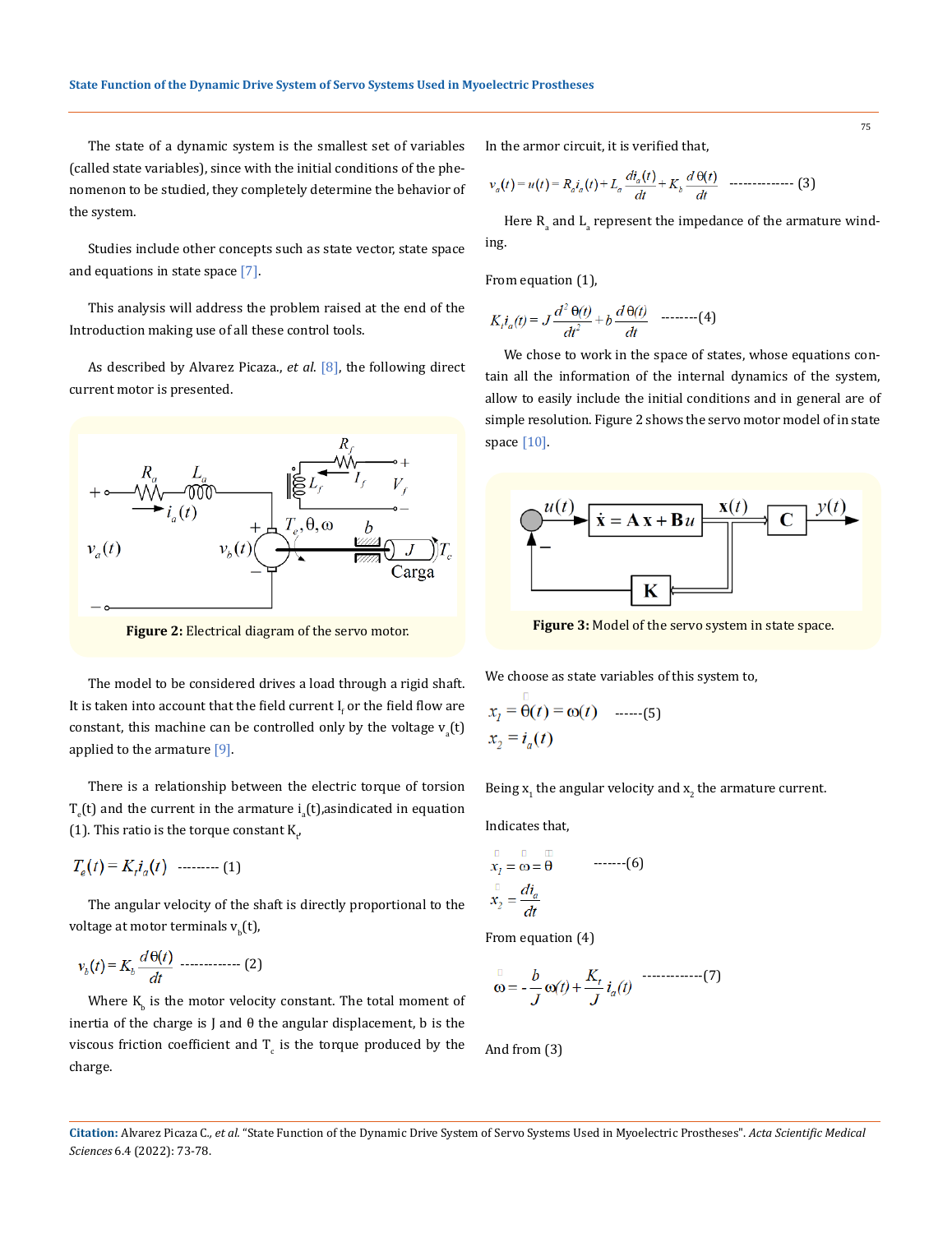$$
\frac{di_a(t)}{dt} = -\frac{K_b}{L_a}\omega(t) - \frac{R_a}{L_a}i_a(t) + \frac{1}{L_a}u(t)
$$

In matrix way we have,

÷.

$$
\begin{bmatrix} \omega(t) \\ \omega(t) \\ \vdots \\ \omega(t) \end{bmatrix} = \begin{bmatrix} \frac{-b}{J} & \frac{K_t}{J} \\ -\frac{K_b}{L_a} & \frac{-R_a}{L_a} \end{bmatrix} \begin{bmatrix} \omega(t) \\ \vdots \\ \omega(t) \end{bmatrix} + \begin{bmatrix} 0 \\ \frac{I}{L_a} \end{bmatrix} u(t) \qquad \text{---}
$$

### **Transition matrix**

The matrix is called the Transition Of States Matrix and is denoted by  $e^{At}$  ,

$$
\Phi(t) = e^{\mathbf{A}t} = (\mathbf{I} + \mathbf{A}t + \frac{1}{2!}\mathbf{A}^2t^2 + \frac{1}{3!}\mathbf{A}^3t^3 + \ldots) \cdots \cdots \cdots \cdots (10)
$$

It governs the trajectories of states in a finite time interval t. It is the natural response of the system.

#### **Status function**

Let be a control system,

$$
\mathbf{x} = \mathbf{A}\mathbf{x} + \mathbf{B}u \quad \text{........(11)}
$$

$$
y = \mathbf{C}\mathbf{x} + Du
$$

To know the response or output of the system for a given input and a set of given initial conditions, the solution of the Equation of State of the system must be found.

The solution  $\mathbf{x}(t)$  is sought for a system of type (11),

$$
\mathbf{X} \cdot \mathbf{A} \mathbf{X} = \mathbf{B} u \quad \text{and} \quad (12)
$$

We wrote about theState Of TheSystem Equation and analyzed it in the Space of Laplace.

$$
s\mathbf{X}(s) - \mathbf{X}(0) = \mathbf{A}\mathbf{X}(s) + \mathbf{B}\mathbf{U}(s)
$$
 (13)

To finally,

$$
X(s) = (sI - A)^{-1} X(0) + (sI - A)^{-1} BU(s) \dots (14)
$$

Anti-transforming the system we get,

$$
\mathbf{x}(t) = e^{\mathbf{A}t}\mathbf{x}(0) + \int_0^t e^{\mathbf{A}(t-\tau)} \mathbf{B} \mathbf{u}(\tau) d\tau \quad \text{............ (15)}
$$

The solution is the sum of a term formed by the transition of the initial state (Natural Response) and a term that arises from the input vector (Forced Response).

#### **Controllability**

Broadly speaking, controllability studies the possibility of guiding or bringing the states of a system to a desired position by means of the input signal. The equation of state (7) or the pair [A,B] is said to be controllable if for any initial state  $x(0) = x_0$  and any final state  $\mathbf{x}_{1'}$ , there exists an input u that transfers  $\mathbf{x}_{0}$  to  $\mathbf{x}_{1}$  in a finite time interval.

For the system to be controllable, it must be met that the determinant of the Controllability matrix is non-zero,

$$
\det(\mathbf{C}) = |\mathbf{B} \quad \mathbf{AB} \quad \mathbf{AB}^2 \quad \dots \quad \mathbf{AB}^{n-1}|^1 \quad 0 \quad \dots \quad (16)
$$

$$
rank(C) = n
$$
 ......(17)

being *C* the Controllability Matrix.

#### **Results**

The following values were taken from the manufacturer's catalog:

 $R_a$  = Armor resistance = 1.16 $\Omega$ .

 $L_{a}$  = Armature inductance = 0.329 mH.

 $K_t$ = Constant the torque= 60.3 mNm/A.

 $K_{b}$  = Speed constant = 158 rpm/V.

b = Friction coefficient = 3.04 rpm/mNm.

J = Moment of inertia =  $138 \text{ gcm}^2$ .

From (11) we get the solution of the equation of state of the system,

$$
\mathbf{x}(t) = [a/b^* \exp(-3^* t)^* c^{\wedge} (1/2)^* \sin(1/d^* f^{\wedge} (1/2)^* t) \n+ \exp(-3^* t)^* \cos(1/g^* h^{\wedge} (1/2)^* t)]_i \n[-j/m^* \exp(-3^* t)^* n^{\wedge} (1/2)^* \sin(1/q^* r^{\wedge} (1/2)^* t) \n+ \exp(-3^* t)^* \cos(1/v^* w^{\wedge} (1/2)^* t)]
$$

Numerically

**Citation:** Alvarez Picaza C*., et al.* "State Function of the Dynamic Drive System of Servo Systems Used in Myoelectric Prostheses". *Acta Scientific Medical Sciences* 6.4 (2022): 73-78.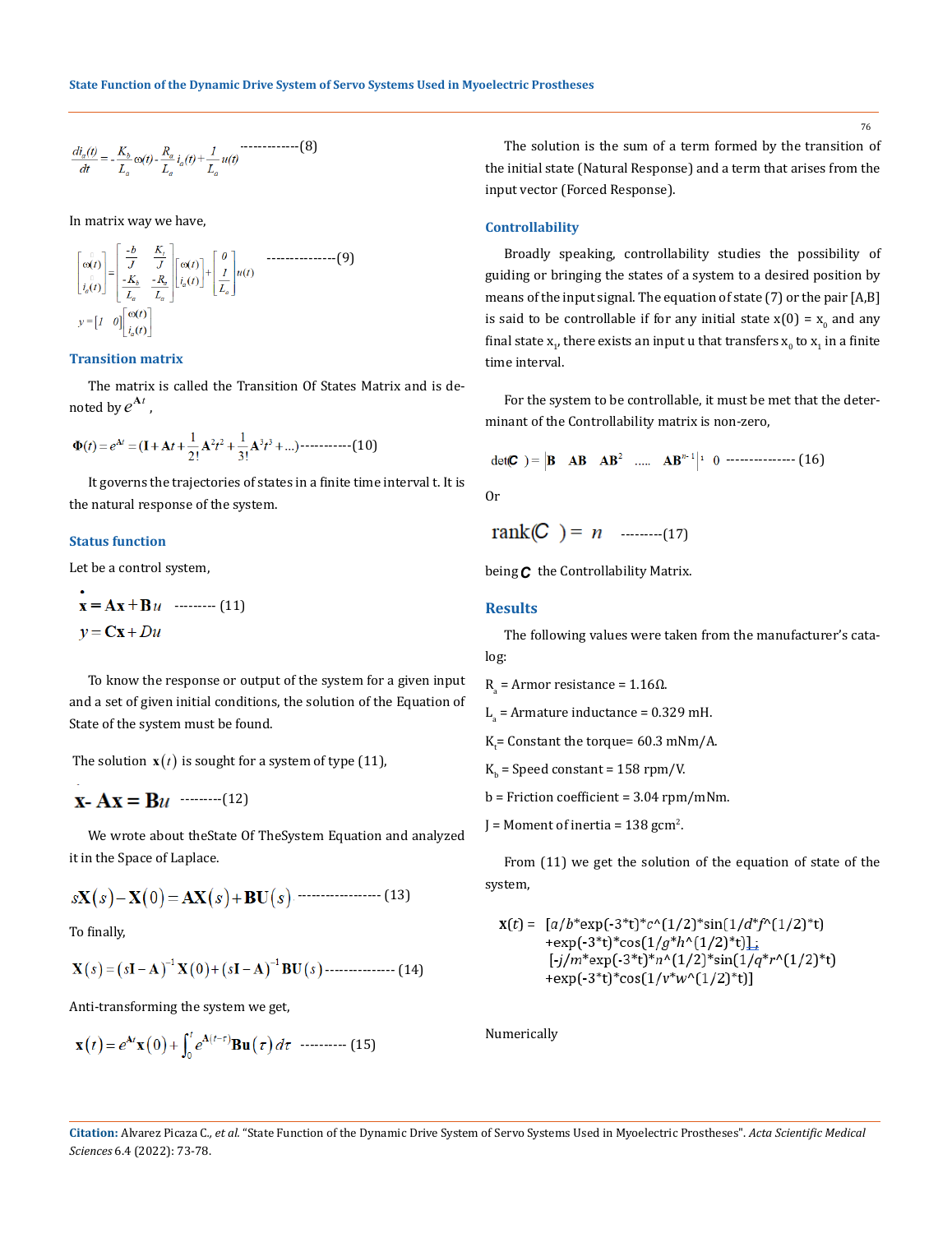$\mathbf{x}(t) =$  $[1,0188-0,0188*e^{(-1,7739*t)*}cos(14,3797*t)+0,0063*t]$  $[0,9937*e^{(-1,7739*t)*}cos(14,3797*t)+0,0063]$ 

From (15) we observe that the solution **x**(t) is the sum of a term formed by the transition of the initial state (Natural Response) and a term that arises from the vector of inputs (Forced Response) [11].

The results found were worked with the MATLAB® program (Matrix Laboratory) [12] seeking to find the evolution of this function in the State Space.

The treatment of events in the space of states gives us the advantage of being able to observe behaviors that would not be visible in the space of times or frequencies.

There are internal dynamics within the systems that tend to grow indefinitely and others that make the system tend to a state of equilibrium [13].

For the operating data, it is sought to determine that the system is controllable (convergent function), which can be seen in the figures shown below.



**Figure 4:** System function in state space.

Figure 4 shows the drive state function of the servo system, which is convergent which means that for these working parameters, the system is controllable.

Similarly, you can find the state functions for each of the variables as can be visualized in figure 5.



**Figure 5:** Function of variables in state space.

The transition of states  $[14]$  that governs the system (Figure 3) is given by.

$$
\mathbf{\Phi}(t) = \begin{bmatrix} -0.0207 & 0.0050 \\ -5.5005 & -0.0608 \end{bmatrix}
$$

The corresponding surface diagram can be seen in figure 6.



**Figure 6:** Diagram of the state transition matrix.

There is a compromise between the speed of the response and the sensitivity to disturbances and noise in the measurement.

That is, if the response speed is increased, the adverse effects of disturbances and noise are generally increased in the measurement.

**Citation:** Alvarez Picaza C*., et al.* "State Function of the Dynamic Drive System of Servo Systems Used in Myoelectric Prostheses". *Acta Scientific Medical Sciences* 6.4 (2022): 73-78.